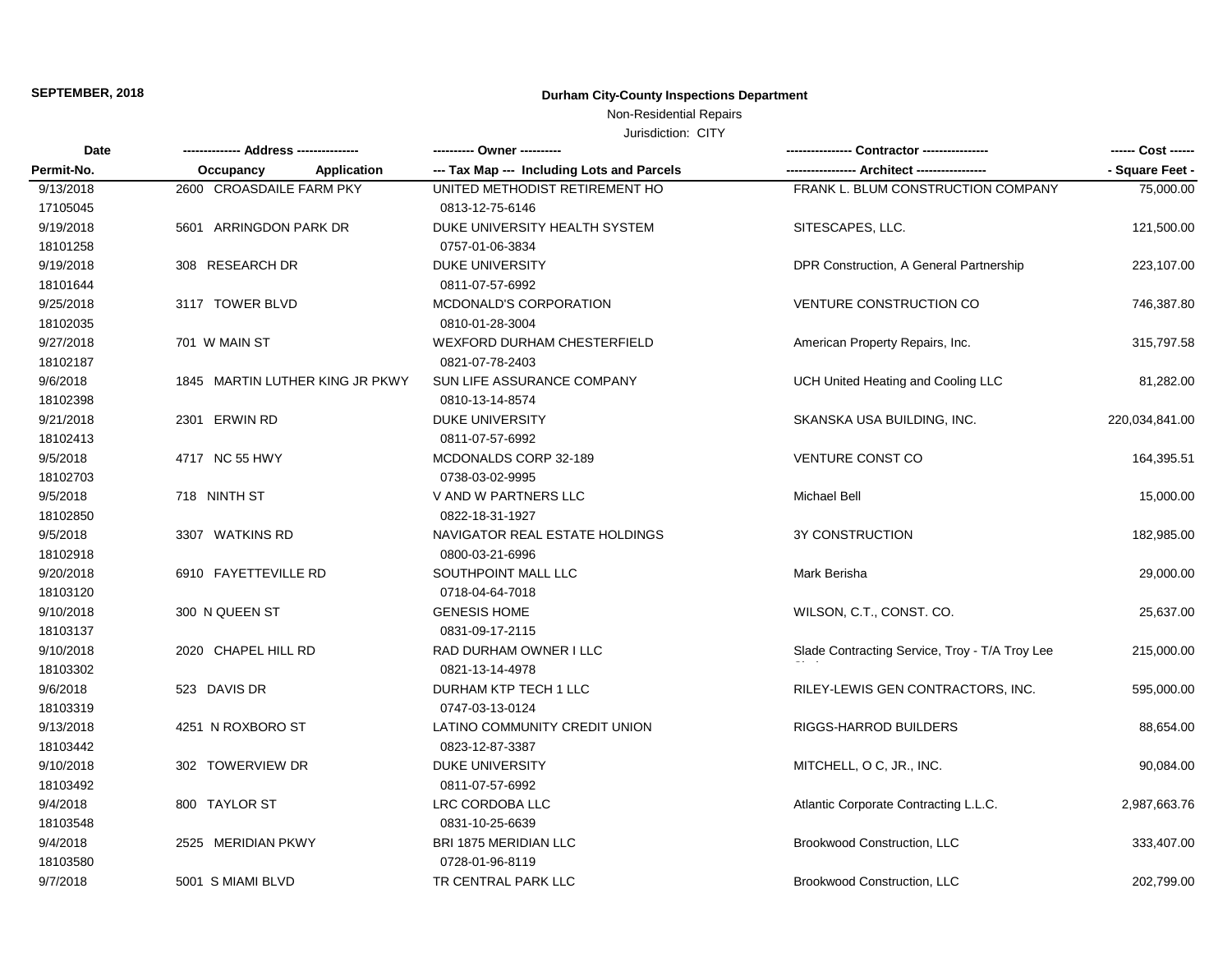# **SEPTEMBER, 2018 Durham City-County Inspections Department**

Non-Residential Repairs

Jurisdiction: CITY

| Date       | ---- Address -----              | ----- Owner ----------                     | -- Contractor -------               | ------ Cost ------ |
|------------|---------------------------------|--------------------------------------------|-------------------------------------|--------------------|
| Permit-No. | <b>Application</b><br>Occupancy | --- Tax Map --- Including Lots and Parcels | --- Architect -----------------     | - Square Feet -    |
| 18103623   |                                 | 0747-01-47-7215                            |                                     |                    |
| 9/6/2018   | 2327 ENGLERT DR                 | <b>ENGLERT HOLDINGS LLC</b>                | WCB Builders of Raleigh, LLC        | 489,674.00         |
| 18103633   |                                 | 0738-03-21-6125                            |                                     |                    |
| 9/20/2018  | 1007 HAVENWOOD LN               | <b>EPCON ANDREWS CHAPEL LLC</b>            | EPCON COMMUNITIES CAROLINAS LLC     | 101,500.00         |
| 18103646   |                                 | 0769-04-64-5150                            |                                     |                    |
| 9/6/2018   | 1201 ELLIS RD                   | DAN RYAN BUILDERS - NORTH                  | SITESCAPES, LLC.                    | 180,544.00         |
| 18103677   |                                 | 0830-04-83-2107                            |                                     |                    |
| 9/12/2018  | 617 DAVIS DR                    | DURHAM KTP TECH 6 LLC                      | SPECTRA BUILDERS INC.               | 408,609.00         |
| 18103687   |                                 | 0747-03-12-2115                            |                                     |                    |
| 9/24/2018  | 3820 N ROXBORO ST               | <b>INIX LLC</b>                            | Durham Foods Incorporated           | 8,900.00           |
| 18103747   |                                 | 0823-16-94-7067                            |                                     |                    |
| 9/6/2018   | 3616 SHANNON RD                 | YEARGAN SHANNON SUMMIT LLC                 | GATEWAY BUILDING COMPANY            | 175,250.28         |
| 18103766   |                                 | 0810-14-33-1833.000                        |                                     |                    |
| 9/24/2018  | 40 DUKE MEDICINE CIR            | <b>DUKE UNIVERSITY</b>                     | Robins & Morton Group, The          | 1,775,500.00       |
| 18103774   |                                 | 0811-07-57-6992                            |                                     |                    |
| 9/19/2018  | 4900 HILLSBOROUGH RD            | JOHN COATES PROPERTIES LLC                 | CENTRAL BUILDERS, INC, OF MEBANE    | 130,000.00         |
| 18103801   |                                 | 0803-31-64-9228.DO                         |                                     |                    |
| 9/20/2018  | 5001 S MIAMI BLVD               | TR CENTRAL PARK LLC                        | Command Construction Services, Inc. | 130,550.00         |
| 18103813   |                                 | 0747-01-47-7215                            |                                     |                    |
| 9/19/2018  | 407 CRUTCHFIELD ST              | <b>COUNTY OF DURHAM</b>                    | WILSON, C.T., CONST. CO.            | 152,785.00         |
| 18103814   |                                 | 0823-17-82-9096                            |                                     |                    |
| 9/7/2018   | 1100 MARTIN LUTHER KING JR PKY  | <b>CITY OF DURHAM</b>                      | Dewberry Design-Builders Inc.       | 189,993.00         |
| 18103817   |                                 | 0820-17-11-2334                            |                                     |                    |
| 9/11/2018  | 5308 EPHESUS CHURCH RD          | DORIS DANIEL FAMILY LTD PRTSHP             | <b>BLACKLEAF, INC.</b>              | 8,632.00           |
| 18103822   |                                 | 0709-03-13-9603                            |                                     |                    |
| 9/20/2018  | 5001 S MIAMI BLVD               | TR CENTRAL PARK LLC                        | Command Construction Services, Inc. | 75,651.00          |
| 18103823   |                                 | 0747-01-47-7215                            |                                     |                    |
| 9/19/2018  | 410 BLACKWELL ST                | AMERICAN CAMPUS LLC                        | Stutts Builders Inc.                | 6,700.00           |
| 18103836   |                                 | 0821-12-86-0297                            |                                     |                    |
| 9/21/2018  | 3004 TOWER BLVD                 | UIRC-GSA DURHAM NC LLC                     | RILEY-LEWIS GEN CONTRACTORS, INC.   | 2,895,187.00       |
| 18103862   |                                 | 0810-01-29-2096                            |                                     |                    |
| 9/5/2018   | 240 LEIGH FARM RD               | PALLADIAN CENTER LLC                       | CORE BUILDING CO., INC.             | 93,398.00          |
| 18103870   |                                 | 0708-02-58-5961                            |                                     |                    |
| 9/28/2018  | 6320 QUADRANGLE DR              | TDC BLUE QUADRANGLE LLC                    | MCKENNA CONST. CO. INC.             | 94,911.00          |
| 18103872   |                                 | 0708-02-66-3534                            |                                     |                    |
| 9/24/2018  | 8210 RENAISSANCE PKWY           | <b>TARGET CORPORATION</b>                  | Williams Company - Southeast        | 1,550.00           |
| 18103877   |                                 | 0718-03-23-9683                            |                                     |                    |